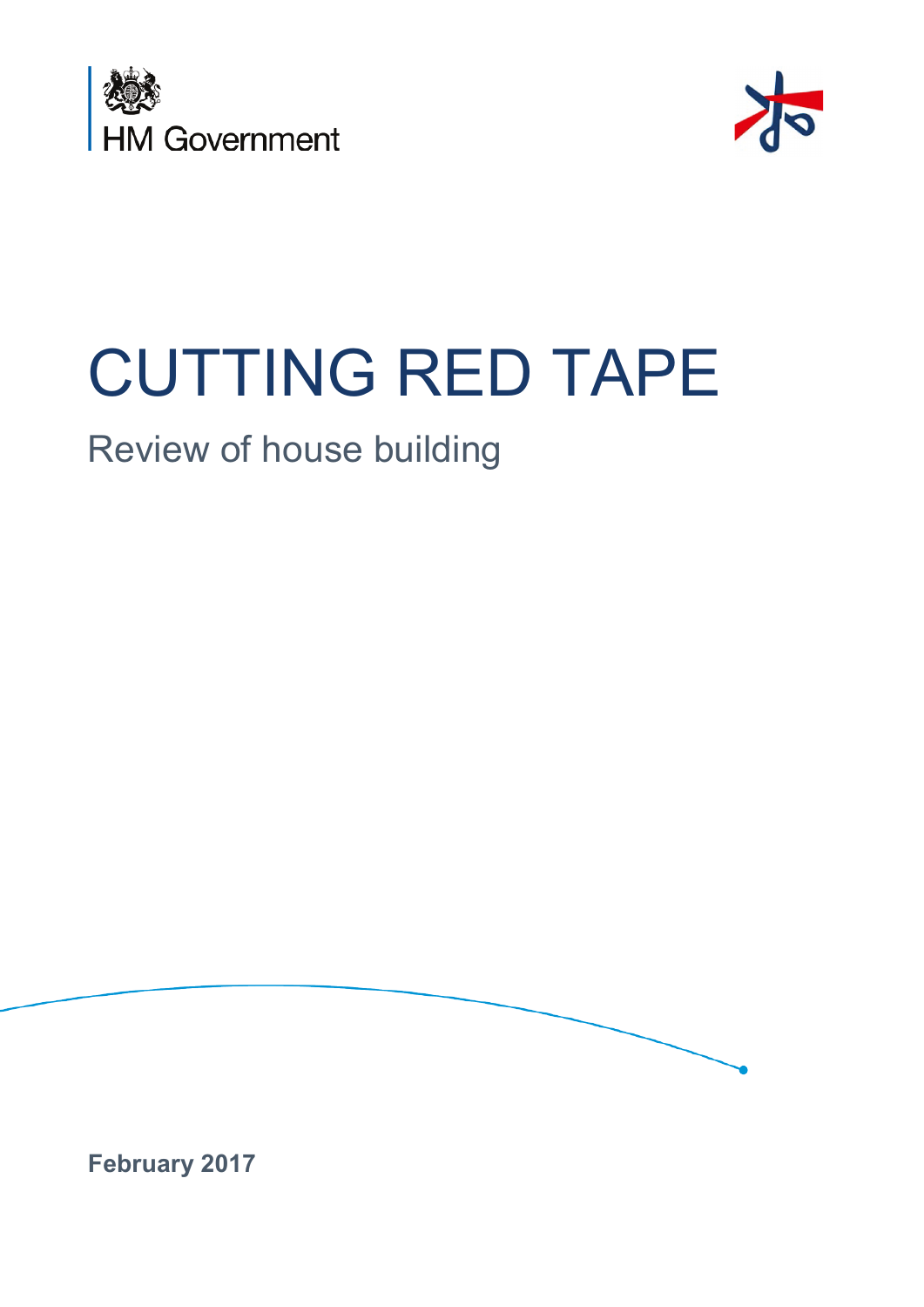## **Contents**

|                                  | $\overline{2}$           |
|----------------------------------|--------------------------|
|                                  | $\sim$ 3                 |
|                                  | $\overline{\mathbf{3}}$  |
|                                  | - 5                      |
|                                  | $-5$                     |
|                                  | $-5$                     |
| Disproportionate burdens on SMEs | $6\overline{6}$          |
|                                  | $\overline{\phantom{a}}$ |
|                                  | 8                        |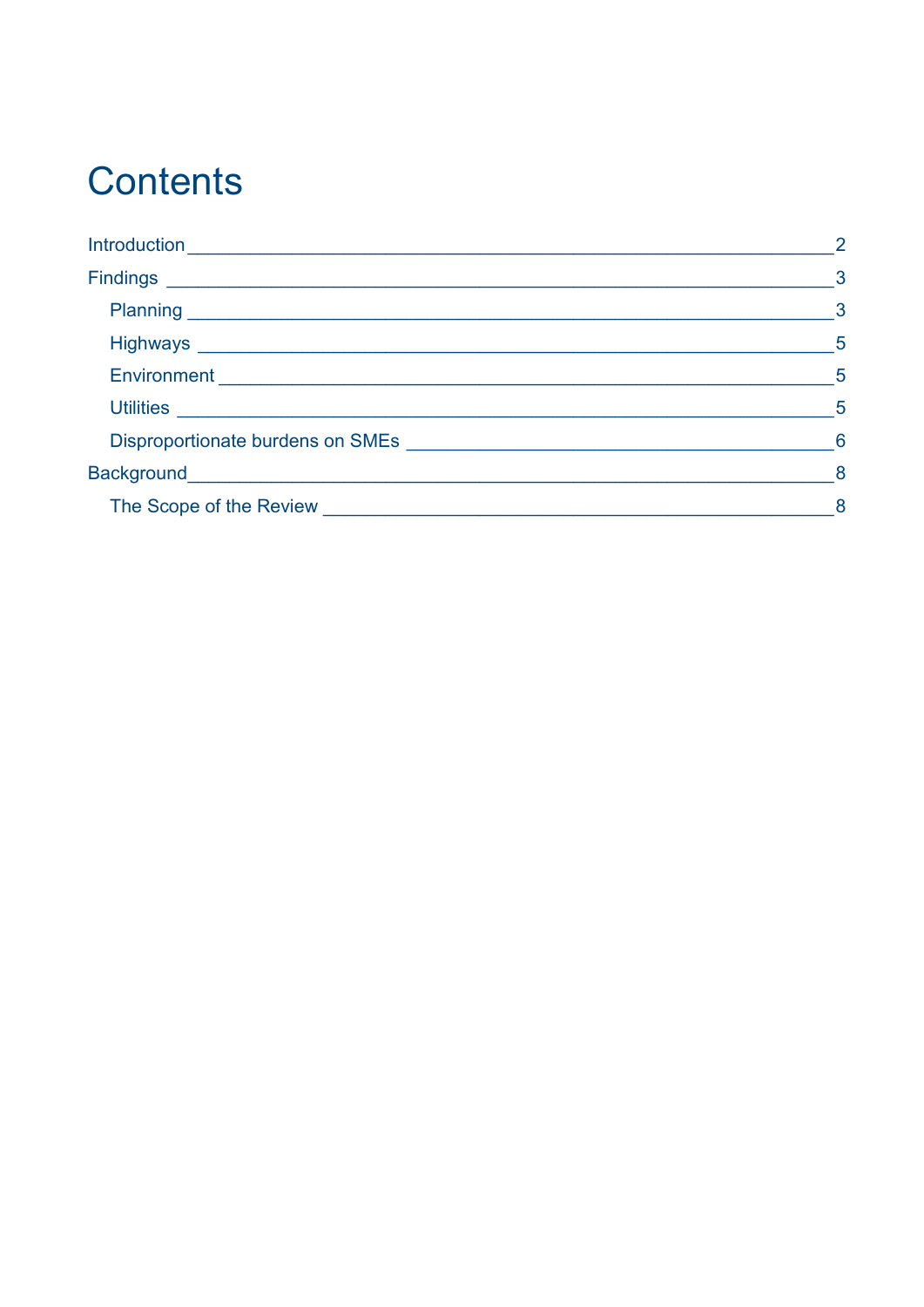### <span id="page-2-0"></span>**Introduction**

This report summarises the findings of the Cutting Red Tape review of the house building sector which took place during 2016.

The review was launched in order to examine whether legislation and its implementation can be simplified or improved to aid compliance and to reduce unnecessary burdens on business. The review aims to support the building of more homes, a key priority as set out by the White Paper on Housing, by identifying burdens on house-builders so that steps can be taken to address them. It is one of a series of Cutting Red Tape reviews that aims to address issues such as overlap and duplication between regulators, or to identify instances where the legislation, guidance or the approach to implementing regulations is unclear, confusing or unnecessarily burdensome.

Evidence was gathered predominantly from house builders via an online call for evidence and in face to face meetings. We also heard from a wide range of other stakeholders involved with the sector, including planning consultants, architects, surveyors, housing associations, Local Authorities and interest groups.

We held 41 targeted interviews and received 133 comments via the Cutting Red Tape website. We also received a number of detailed emailed submissions from key interest groups. This included submissions from the sector's large trade associations, such as the Home Builders Federation, whose members deliver around 80% of new build houses each year, and the Federation of Master Builders (FMB), who represent 9,000 construction companies.

House builders and trade bodies in the sector told us that there were significant burdens in the sector linked to regulation and enforcement of planning and other consenting regimes. The response of industry was that these add to the overall build cost of housing units and delay the commencement of development. Both large and small builders consistently raised similar issues, although small house builders tended to voice additional concerns over the proportionality of requirements at smaller development sites, as they tend not to be able to commit the same level of staff resource to regulatory and information requirements.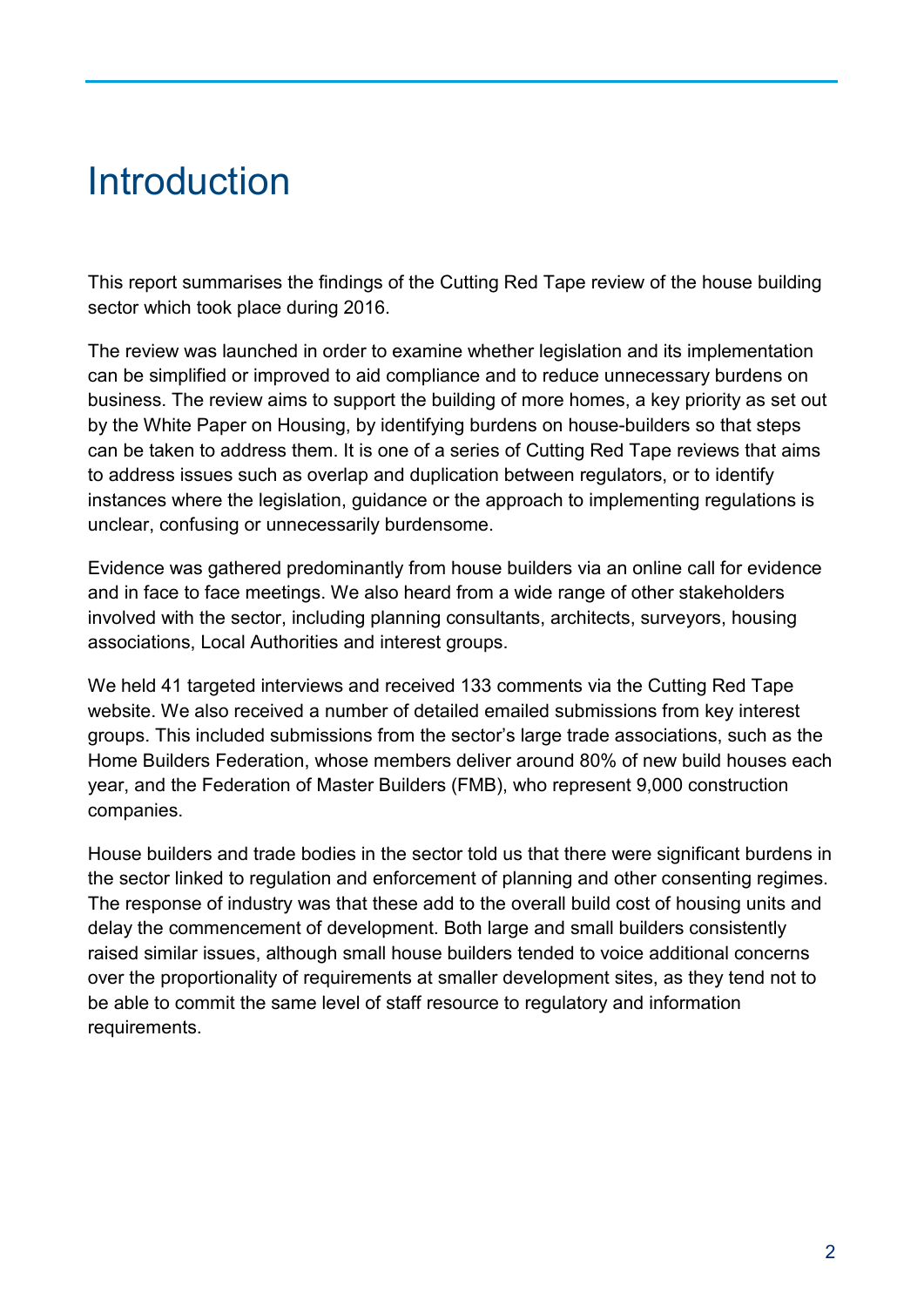## <span id="page-3-0"></span>Findings

The review evidence identified 6 thematic areas as the cause of burdens on the sector. These areas are planning, highways, environment, utilities, building regulations and burdens on SMEs.

#### <span id="page-3-1"></span>Planning

The sector felt that there is a **lack of high quality skilled staff in Local Planning Authorities (LPAs)** to process planning applications, provide accurate and consistent planning advice, and take risk-based and proportionate decisions. While around four-fifths of major applications are determined on time, the sector felt that under-staffing and a lack of high quality, well trained and experienced planning officers are causing inefficiency and delay for a significant proportion of projects in the planning system.

The Royal Town Planning Institute, LPAs and private sector consultancies also report concerns about an increasing shortage of planning professionals, driven by an increasingly ageing population of planners that is retiring and an insufficient supply of new graduates who will be able to replace them in the future.

It was reported that the **pre-application advice processes made available by Councils vary widely in their quality, consistency and length**. It was reported that advice can take too long to appear and the cost of the process may outweigh the benefit. Developers submitted that pre-application advice can be inconsistent and there is a lack of information that can be relied on: advice may be issued that is later contradicted during the planning application process. This can be because another planning officer has a different interpretation or view concerning the local requirements, or a change of staff within the planning department.

It was reported that the **information required to be submitted with a planning application is often not proportionate to the specific size and technical details of the site involved**. This results in unnecessary burdens and upfront costs for SME builders.

It was reported that Planning Authorities tend to not take a risk based approach to deciding which reports are required and may not proactively consider whether they are necessary. The requests for reports are staggered, rather than being requested definitively and at a single point which makes financial planning difficult, particularly for smaller builders.

Before the determination period begins, a planning application must be validated and registered by the LPA. If the information provided is incomplete, inadequate or insufficient, the LPA will require the applicant to amend and resubmit the application. **It was reported**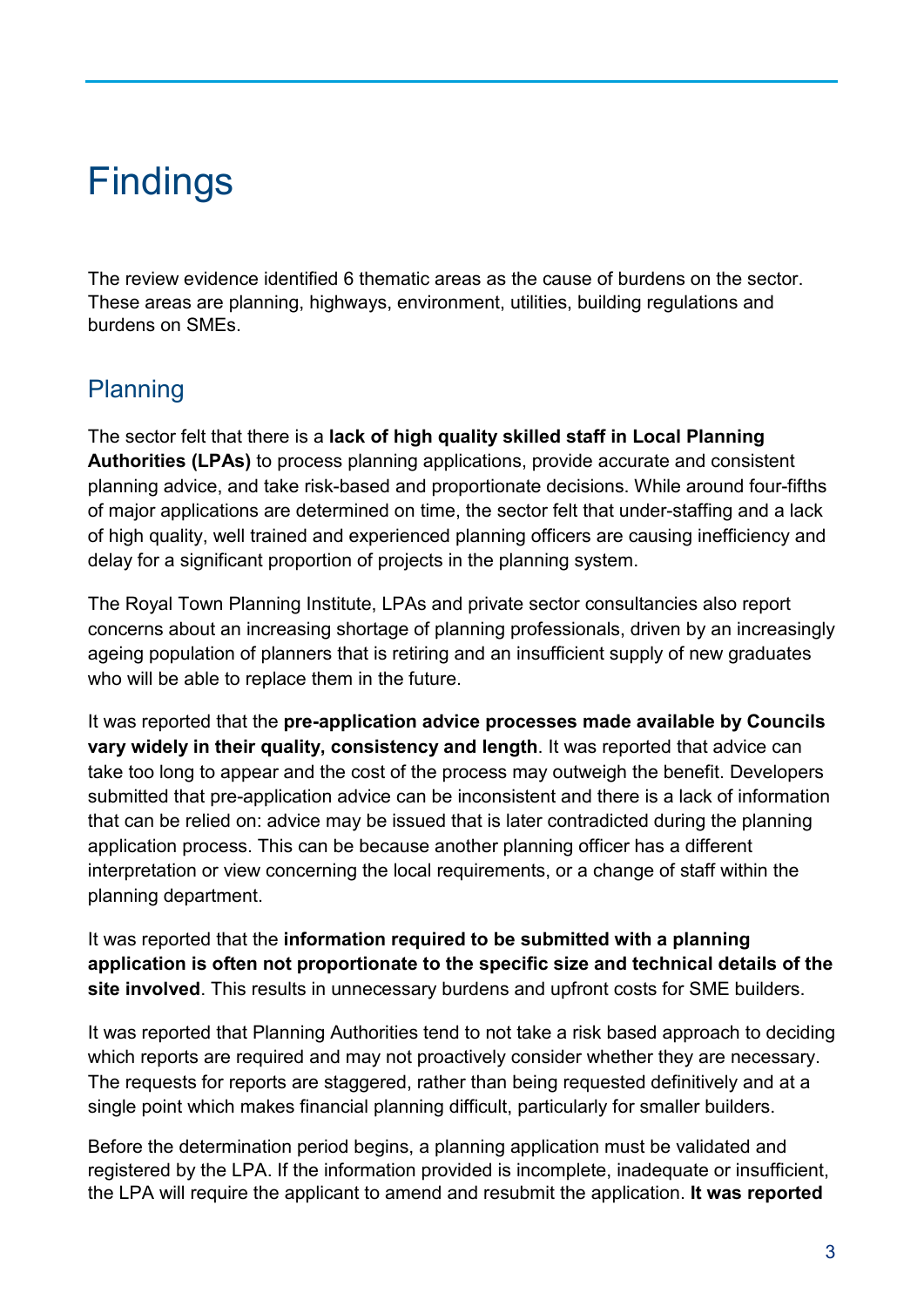**that the validation and registration of planning applications are often delayed by a period of several weeks**. The reasons given for such delays were typically because of staff shortages or the requirement for additional ecological or technical reports, not previously requested, to be submitted.

There was a substantial consensus amongst house builders that the six policy tests in the National Planning Policy Framework for the implementation of planning conditions are not being properly practised by Local Planning Authorities. **They believed that too many unnecessary planning conditions are imposed and they can take too long to be discharged**. Examples provided of unnecessary planning conditions included:

- where the relevant information had already been submitted as part of the planning application (for instance, a condition requiring a landscaping plan);
- conditions that were too onerous for a particular site (due to its size or location);
- conditions that were unnecessary as pre-commencement conditions (as they could have been dealt with after commencement); and
- conditions that were already covered by other regulations or consenting regimes (e.g. building regulations).

House builders reported that typically there are delays in the region of 3 to 9 months due to the time it takes to deal with and discharge all pre-commencement planning conditions. To discharge a condition, applicants submit a request to discharge to the LPA. House builders reported that often the LPA will not have the expertise in-house to be in a position to properly assess or validate whether the conditions have been appropriately met and should be discharged. As a result they may have to consult experts or bodies such as the Environment Agency or Natural England which can cause significant delays and add costs.

It was reported that **agreements necessary under Section 106 of the Town and Country Act 1990 are subject to lengthy delays**, typically of 5 or 6 months, but exceptionally it can be over a year. House builders blame a lack of staffing resource in Council legal departments as being the key cause of delays. They also cited the involvement of parish, district and county councils as a contributing factor.

House builders complained that there was often a **lack of transparency about where the money that they paid via the Community Infrastructure Levy (CIL) was going**. There were also concerns raised concerning the impact that high levels of CIL can have on the viability of smaller schemes. It was reported that no consideration was given in viability assessments for the higher relative costs that developers of sites under 10 units faced. Evidence was submitted that for a typical 1-10 unit development of houses, the extra base construction cost amounts to over £100,000.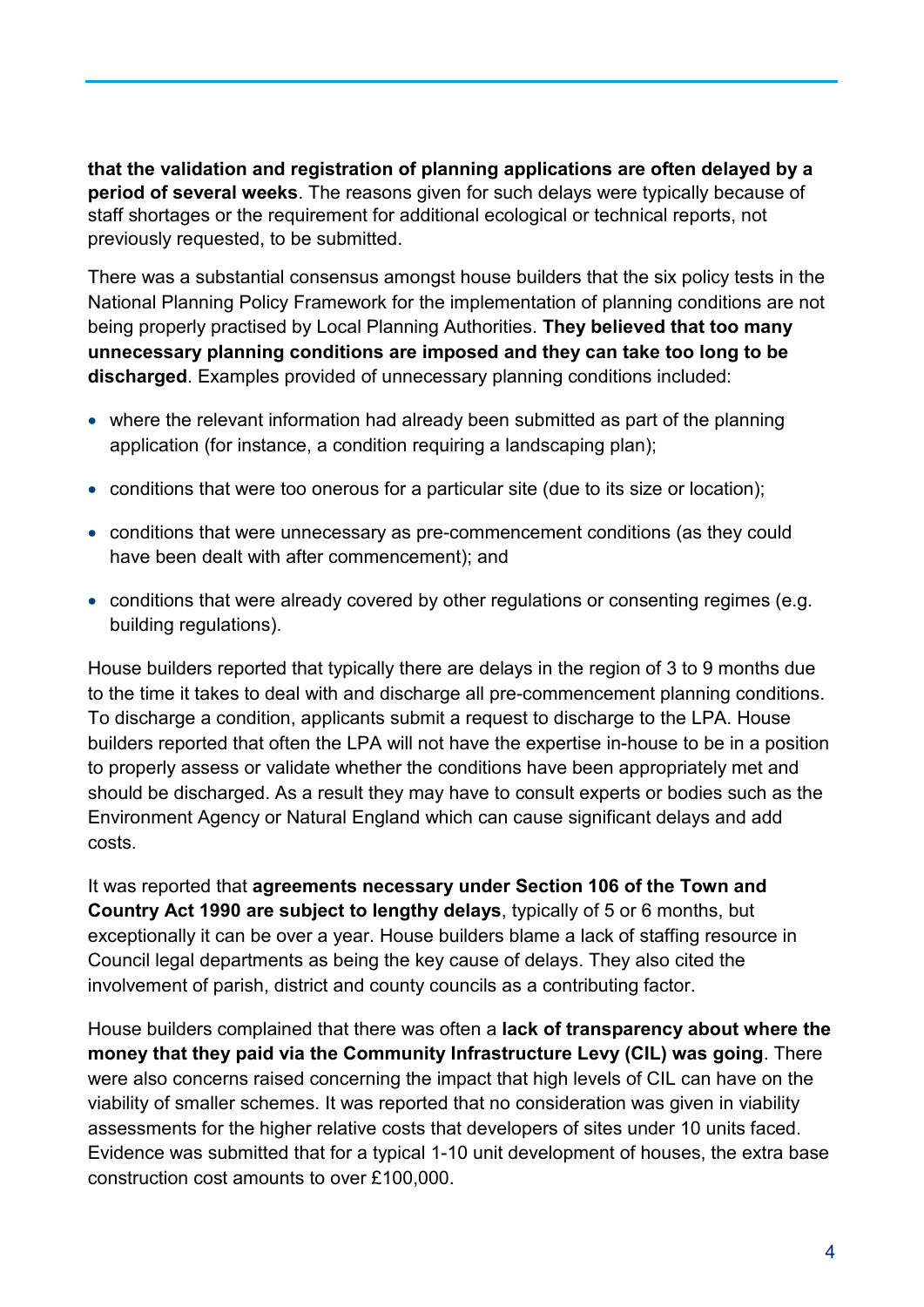#### <span id="page-5-0"></span>**Highways**

Responses to the review highlighted **that the need to agree provisions around highways with local authorities and with the relevant Highways Authority can add significant delays, and costs, to the process**. Industry informed us that it can take a significant amount of time to get designs approved by the local authority, as there is currently no incentive for local authorities to adopt roads in a timely manner.

#### <span id="page-5-1"></span>**Environment**

The sector reports that that **regulation relating to some protected species can lead to costs and delays to housing developers**. Any delays in protected species mitigation can have a knock on effect, creating further delays for the house builder. For example, any archaeological surveys that might be required cannot begin until protected species have been dealt with appropriately. The sector also reports that specific protected species related costs can be burdensome. One house builder reported the cost of dealing with great crested newts in 2013 at an average of £2,261.55 per newt relocated. This took into account consultant fees, land purchase for the relocated newts and contracting costs for the physical relocation. Another large builder reported a sum of £500,000 spent on one site where just five newts were found.

Some house builders reported that the **Environment Agency takes too long to respond to Local Authorities on the discharge of conditions on hydrology, flooding and environmental contamination remediation strategies**.

There is confusion and uncertainty in the sector concerning Sustainable Drainage Systems (SuDS) caused by the lack of a single responsible authority. SuDS have to be provided if not already on site. In one particular case, SMEs record a delay of over three months to reach an agreement on drainage due to the number of parties involved - ecologists, flood risk managers, landscape managers and Highway Authorities.

#### <span id="page-5-2"></span>**Utilities**

Section 106 agreements between Local Authorities and developers are drafted when it is considered that a development will have significant impacts on the local area that cannot be moderated by means of conditions attached to a planning decision. **Respondents have highlighted a growing number of instances where water and sewerage companies are seeking to avoid their statutory obligations under the provision of the Water Industry Act 1991 by pressurising Local Planning Authorities to impose planning conditions**.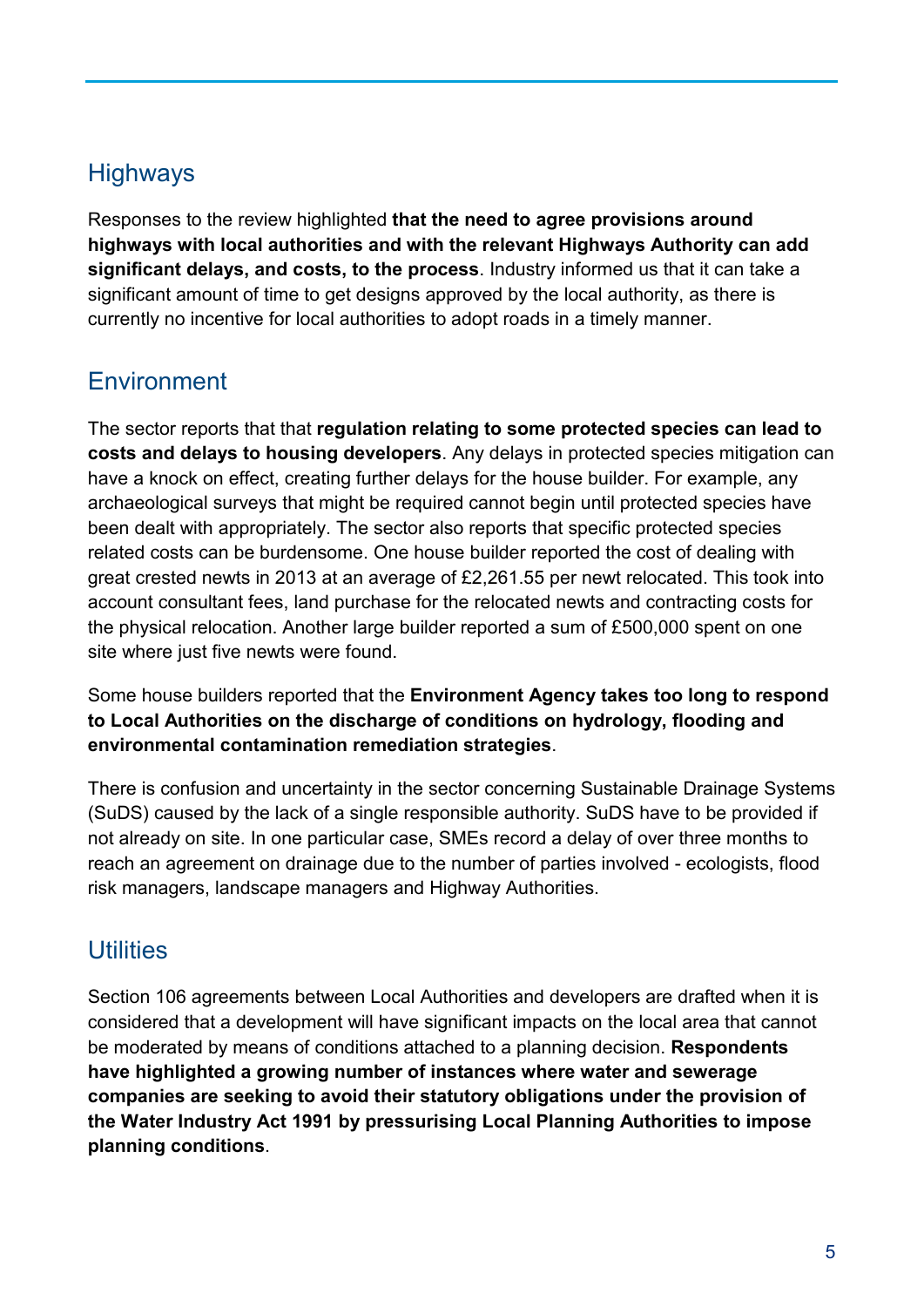#### <span id="page-6-0"></span>Disproportionate burdens on SMEs

Several submissions to the review highlighted the important role SMEs had to play in helping the Government to achieve its ambitious house building targets. The National House Building Council (NHBC) has reported that the number of SME house builders delivering 30 or fewer homes has more than halved since 2007. Despite signs of housebuilding growth in the UK, the prospects for smaller builders remain difficult. Contributors to the review emphasised the importance of helping these businesses to return to the market.

Evidence received highlighted several key and interrelated areas acting as barriers to increased supply by SME house builders. These include: access to finance; procurement regulations; land availability and; compliance with regulations and technical standards. These are described in detail below:

**Access to finance**. Many respondents to the review flagged the contraction in bank lending to SMEs since the recession as having hit small house builders particularly hard. They reported that some major lenders reduced the number of development finance packages on offer, while others have withdrawn from the sector altogether. Submissions to this review indicate it continues to be difficult for smaller developers to secure initial project backing and even when this is achieved to receive ongoing finance and support.

**Land availability**. The issue of land availability for SME house builders was raised by a number of contributors to the review. A key issue highlighted was the tendency of local authorities to focus on large strategic sites rather than the smaller sites preferred by SME builders. There was a perception that local authorities believed it was easier to meet housing targets by identifying large strategic sites in five year land supply plans.

**Public Sector Procurement**. A number of respondents raised public sector procurement regimes and the inability of SMEs to compete effectively through these, particularly SME house builders looking to build on public sector sites.

A key issue identified was the need to complete long and detailed pre-qualification questionnaires. This is difficult for smaller house builders that often have scant administrative resources. Smaller developers may also find it difficult to demonstrate that their annual turnover is sufficient in relation to the size of contract being offered. This is felt to often discourage potential public sector clients from awarding smaller developers the contract.

Respondents did highlight some specific concerns about the way building control system interacts with the planning system and the need to consolidate and simplify the Building Regulations. In particular, there is unnecessary overlap between building control bodies and planning authorities. Several respondents raised the issue of planning conditions being imposed (with a fee to discharge) that are already covered by the Building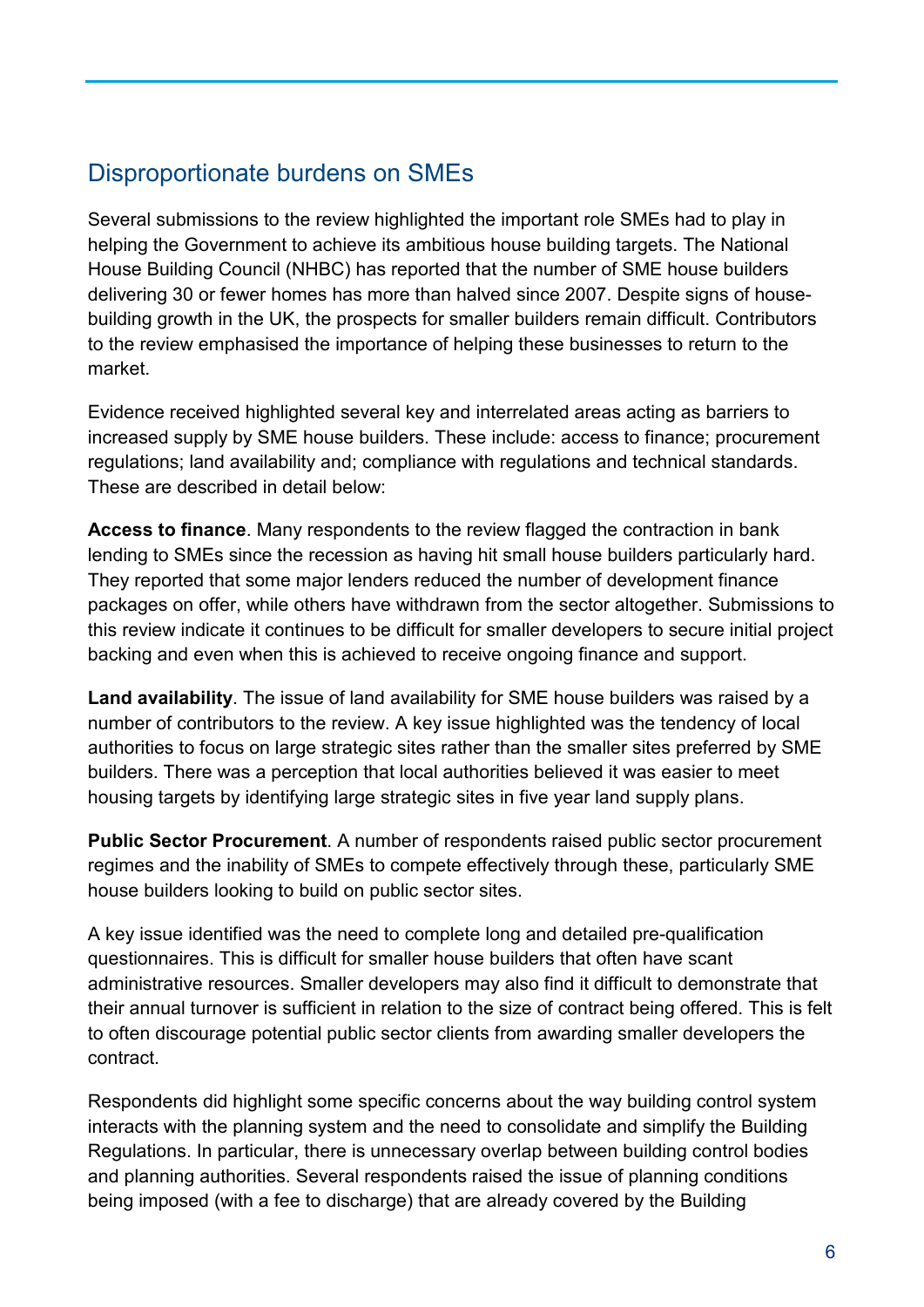Regulations. One respondent stated that "developers are paying fees needlessly for conditions which are discharged without being checked by planners".

The findings of the review formed a significant input into the white paper 'Fixing our broken housing market' -<https://www.gov.uk/government/collections/housing-white-paper> published on 7th February 2017, which sets out a broad range of reforms that government plans to introduce to help reform the housing market and increase the supply of new homes. The White Paper sets out how government plan to encourage local authorities to plan for the number of homes their areas need; and outlines plans to give local authorities the tools they need to get homes built, including through maximising use of brownfield and public sector land, and ensuring new developments are supported by the infrastructure they need.